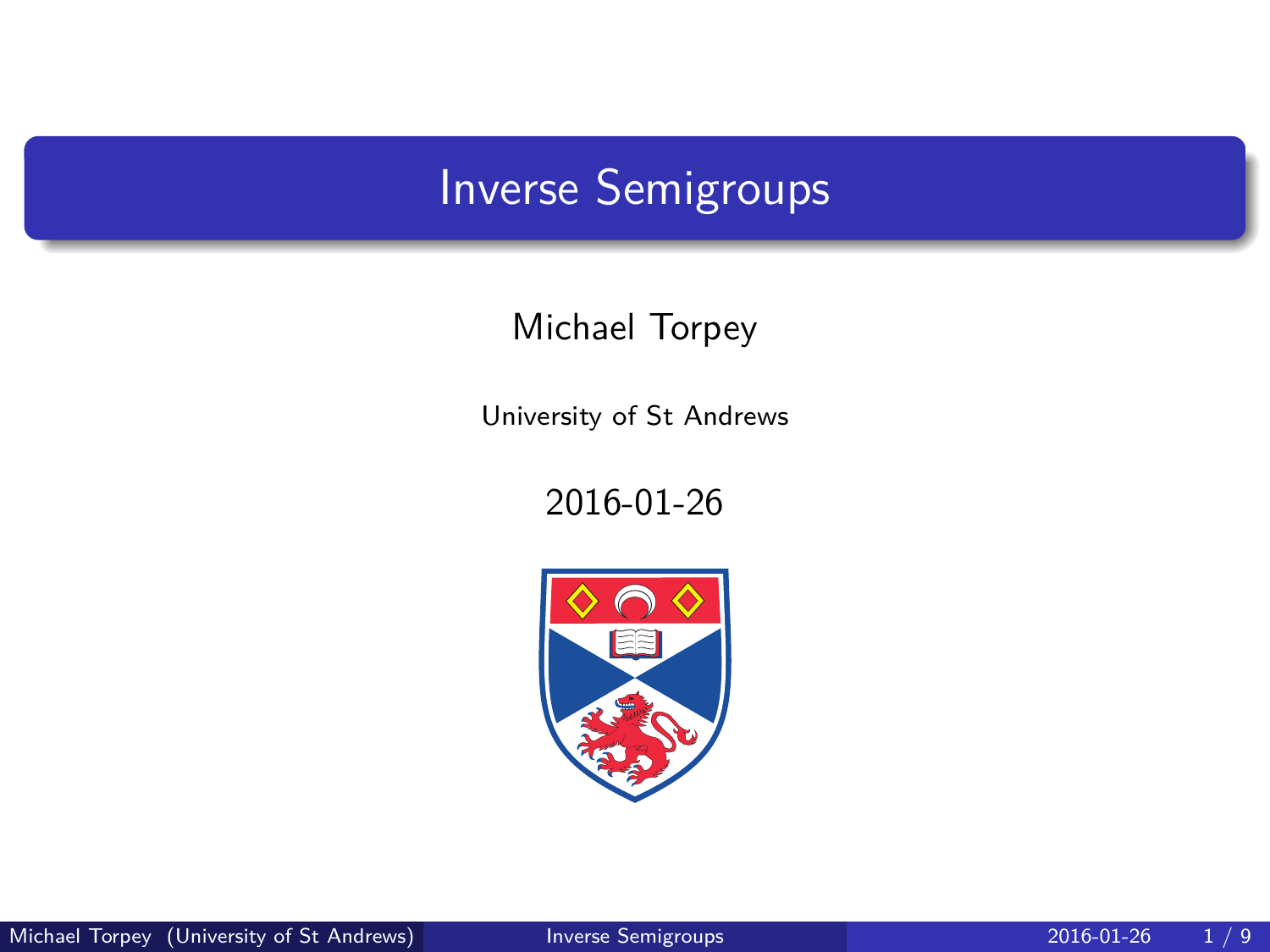#### A **semigroup monoid group**

is a set *S* together with a binary operation ∗ : *S* × *S* → *S* which

- is **associative**:  $(xy)z = x(yz)$
- has an **identity**  $e:$   $ex = xe = x$
- $h$ as **inverses**  $x^{-1}$ :  $xx^{-1} = x^{-1}x = e$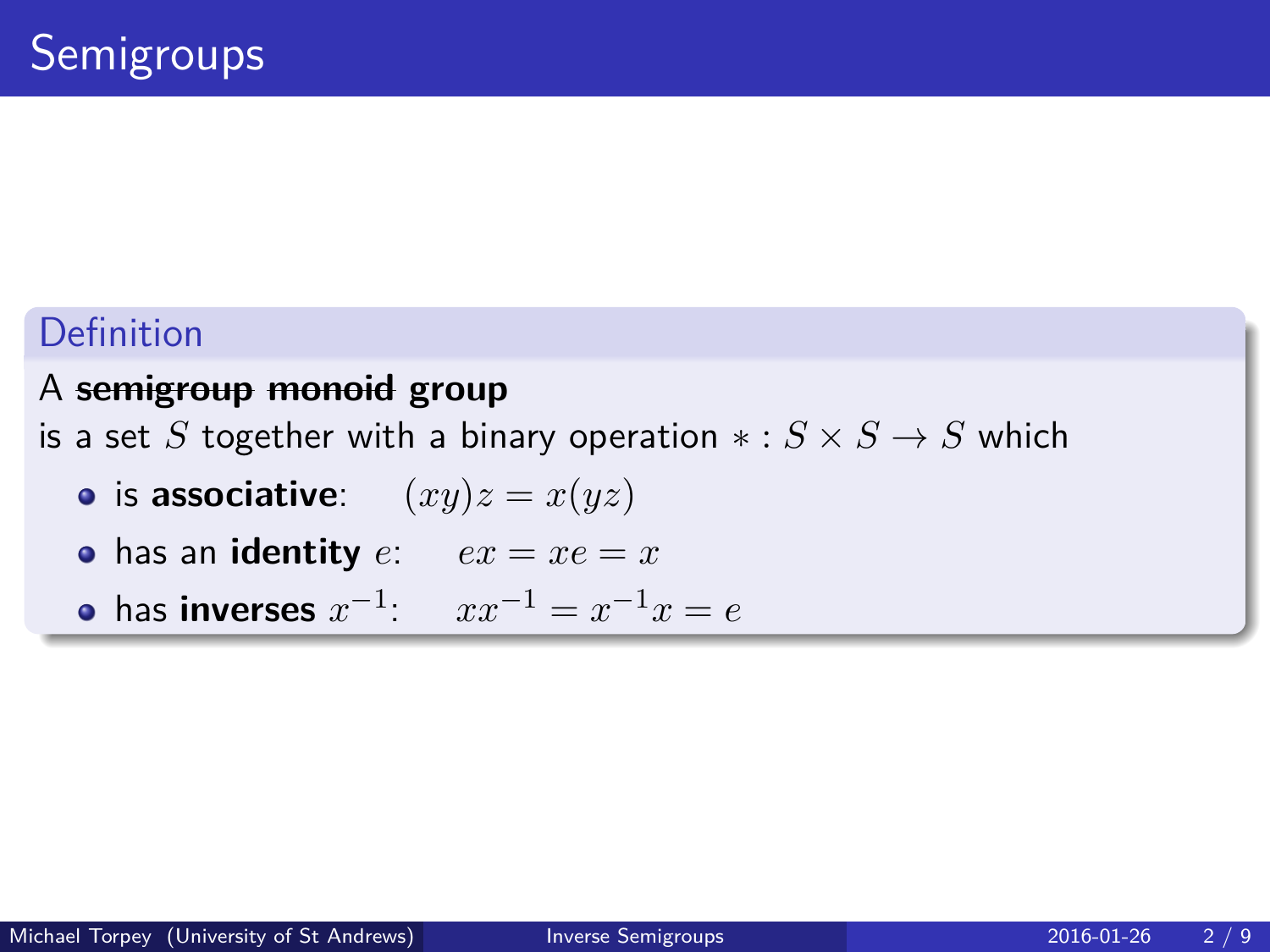# What is an inverse?

In the language of groups:

## Definition

An **inverse** of an element x in a group G is some  $y \in G$  such that

$$
xy = yx = e,
$$

where *e* is the identity.

Clearly in a semigroup, this doesn't apply. In the language of semigroups:

#### Definition

An **inverse** of an element x in a semigroup S is some  $y \in S$  such that

$$
xyx = x \quad \text{and} \quad yxy = y.
$$

Note: group inverses are semigroup inverses.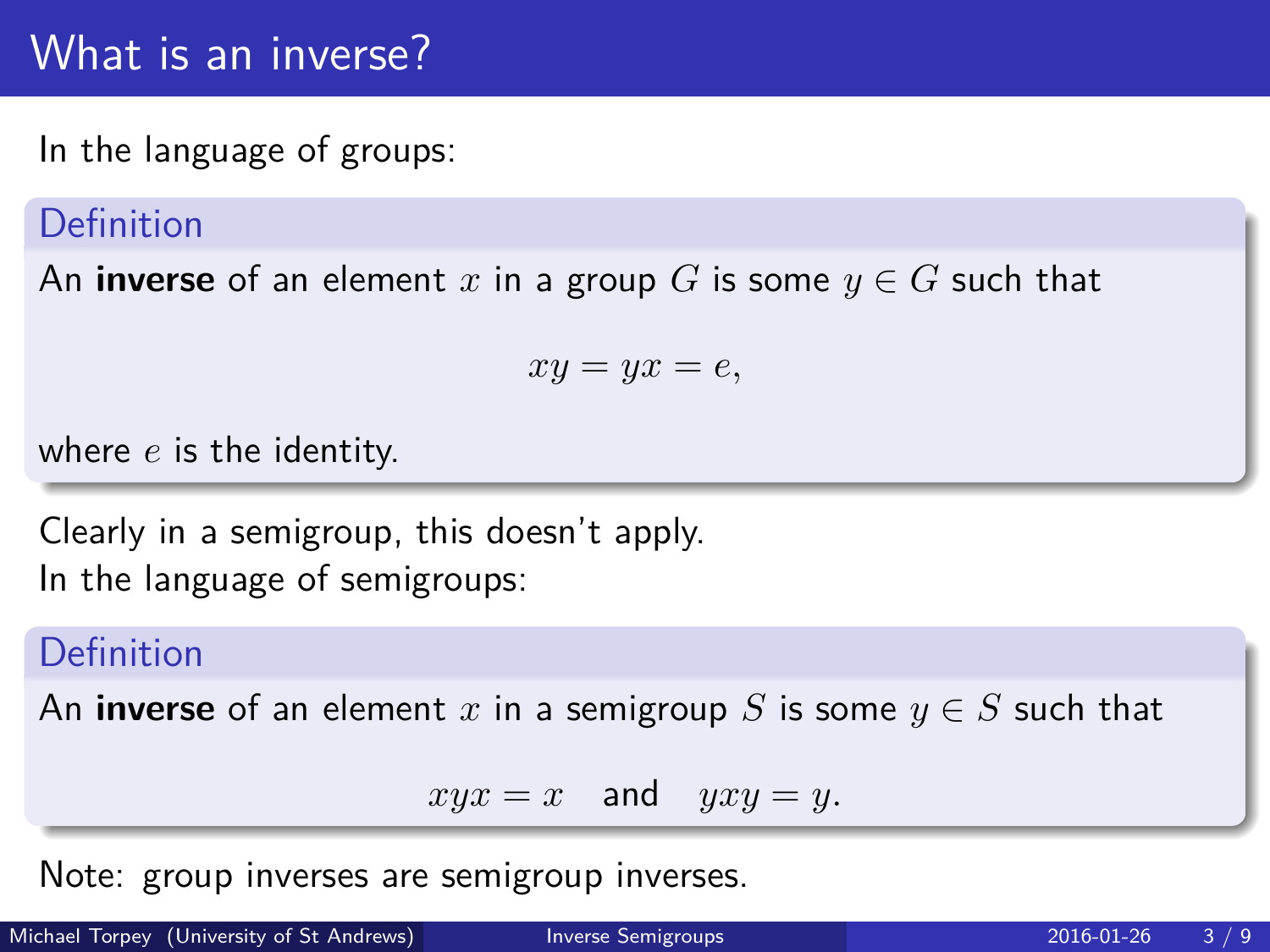An **inverse** of an element x in a semigroup S is some  $y \in S$  such that

 $xyx = x$  and  $yxy = y$ .

# Definition

An element  $x \in S$  is **regular** if it has an inverse.

### Definition

A semigroup *S* is **regular** if every element has an inverse.

Note: groups are regular.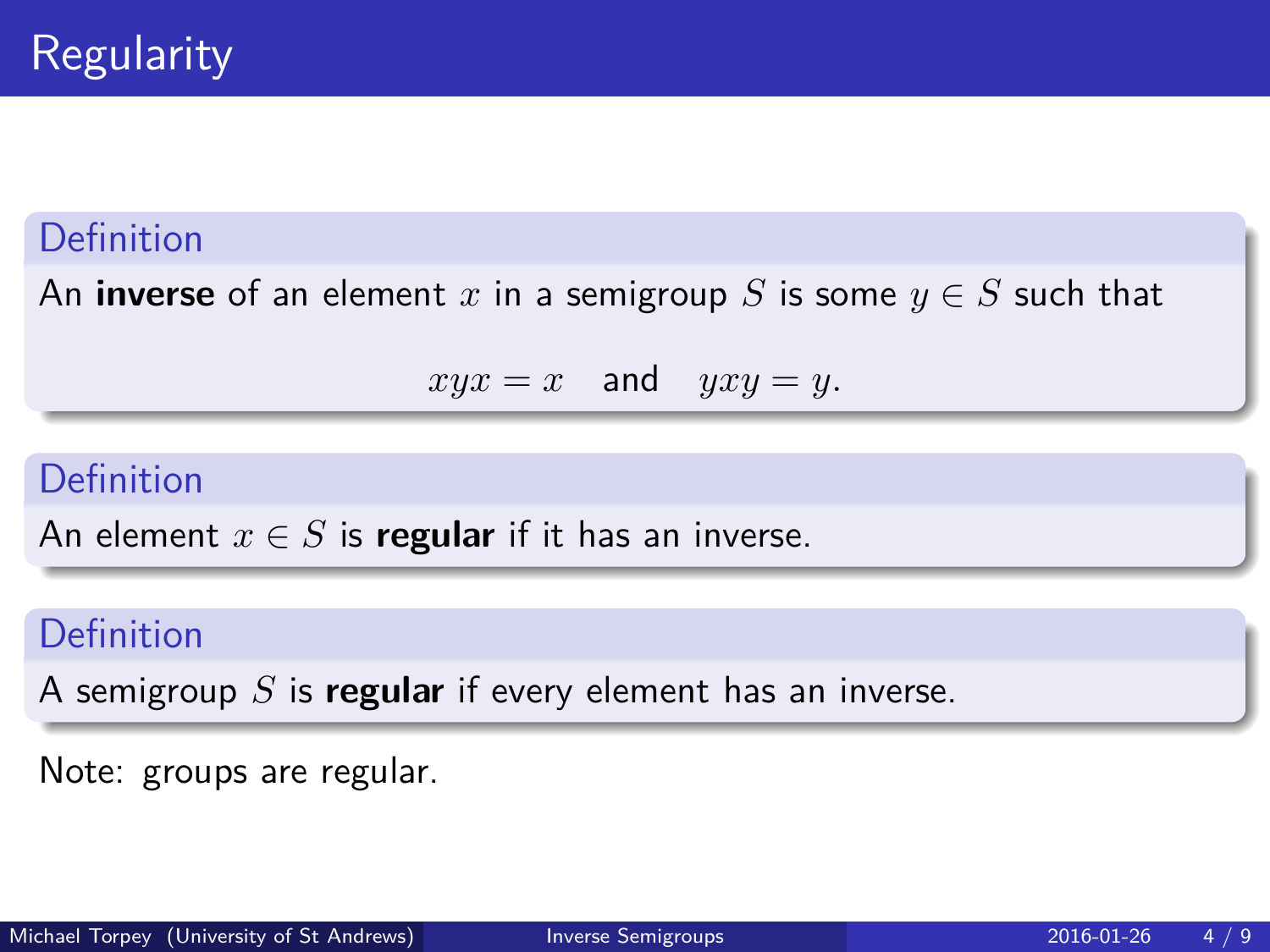# Inverses aren't unique

- In a group,  $x$  has precisely one inverse,  $x^{-1}.$
- $\bullet$  In a semigroup,  $x$  could have several inverses.
- We just need *y, z* ∈ *S* such that

 $xyx = x$ ,  $yxy = y$ ,  $xzx = x$ ,  $zxz = z$ .

 $\bullet$  For example, in the full transformation semigroup  $T_3$ , let

$$
x = \begin{pmatrix} 1 & 2 & 3 \\ 1 & 1 & 1 \end{pmatrix}, \quad y = \begin{pmatrix} 1 & 2 & 3 \\ 2 & 2 & 2 \end{pmatrix}, \quad z = \begin{pmatrix} 1 & 2 & 3 \\ 3 & 3 & 3 \end{pmatrix}.
$$

$$
xyx = \left(\begin{array}{cc} 1 & 2 & 3 \\ 1 & 1 & 1 \end{array}\right) \left(\begin{array}{cc} 1 & 2 & 3 \\ 2 & 2 & 2 \end{array}\right) \left(\begin{array}{cc} 1 & 2 & 3 \\ 1 & 1 & 1 \end{array}\right) = \left(\begin{array}{cc} 1 & 2 & 3 \\ 1 & 1 & 1 \end{array}\right) = x,
$$
  

$$
yxy = \left(\begin{array}{cc} 1 & 2 & 3 \\ 2 & 2 & 2 \end{array}\right) \left(\begin{array}{cc} 1 & 2 & 3 \\ 1 & 1 & 1 \end{array}\right) \left(\begin{array}{cc} 1 & 2 & 3 \\ 2 & 2 & 2 \end{array}\right) = \left(\begin{array}{cc} 1 & 2 & 3 \\ 2 & 2 & 2 \end{array}\right) = y.
$$

 $xzx = \begin{pmatrix} 1 & 2 & 3 \\ 1 & 1 & 1 \end{pmatrix} \begin{pmatrix} 1 & 2 & 3 \\ 3 & 3 & 3 \end{pmatrix} \begin{pmatrix} 1 & 2 & 3 \\ 1 & 1 & 1 \end{pmatrix} = \begin{pmatrix} 1 & 2 & 3 \\ 1 & 1 & 1 \end{pmatrix} = x,$  $zxz = (\frac{1}{3}\frac{2}{3}\frac{3}{3})(\frac{1}{1}\frac{2}{1}\frac{3}{1})(\frac{1}{3}\frac{2}{3}\frac{3}{3}) = (\frac{1}{3}\frac{2}{3}\frac{3}{3}) = z.$ 

So *x* has at least two inverses, *y* and *z*.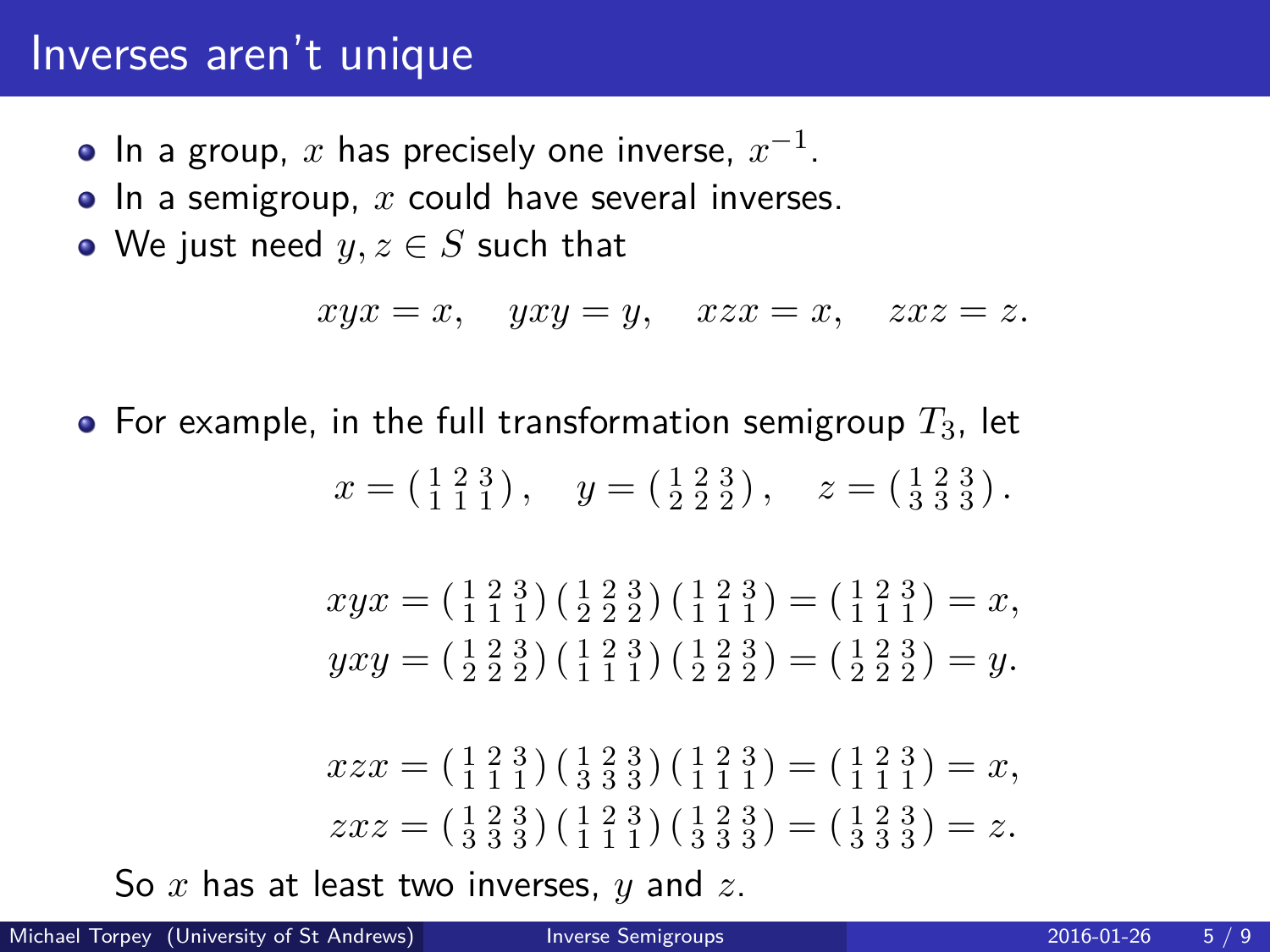An **inverse semigroup** is a semigroup in which each element has precisely one inverse.

## Example

Groups are inverse semigroups.

# Proof.

An element  $x$  of a group  $G$  has at least one inverse: its *group inverse*  $x^{-1}.$ Let *y* and *z* be inverses for *x*. Now,  $xyx = x$  and  $xzx = x$ , so

 $xyx = xzx.$ 

This cancels to  $xy = xz$  and then to  $y = z$ . Hence x has precisely one inverse.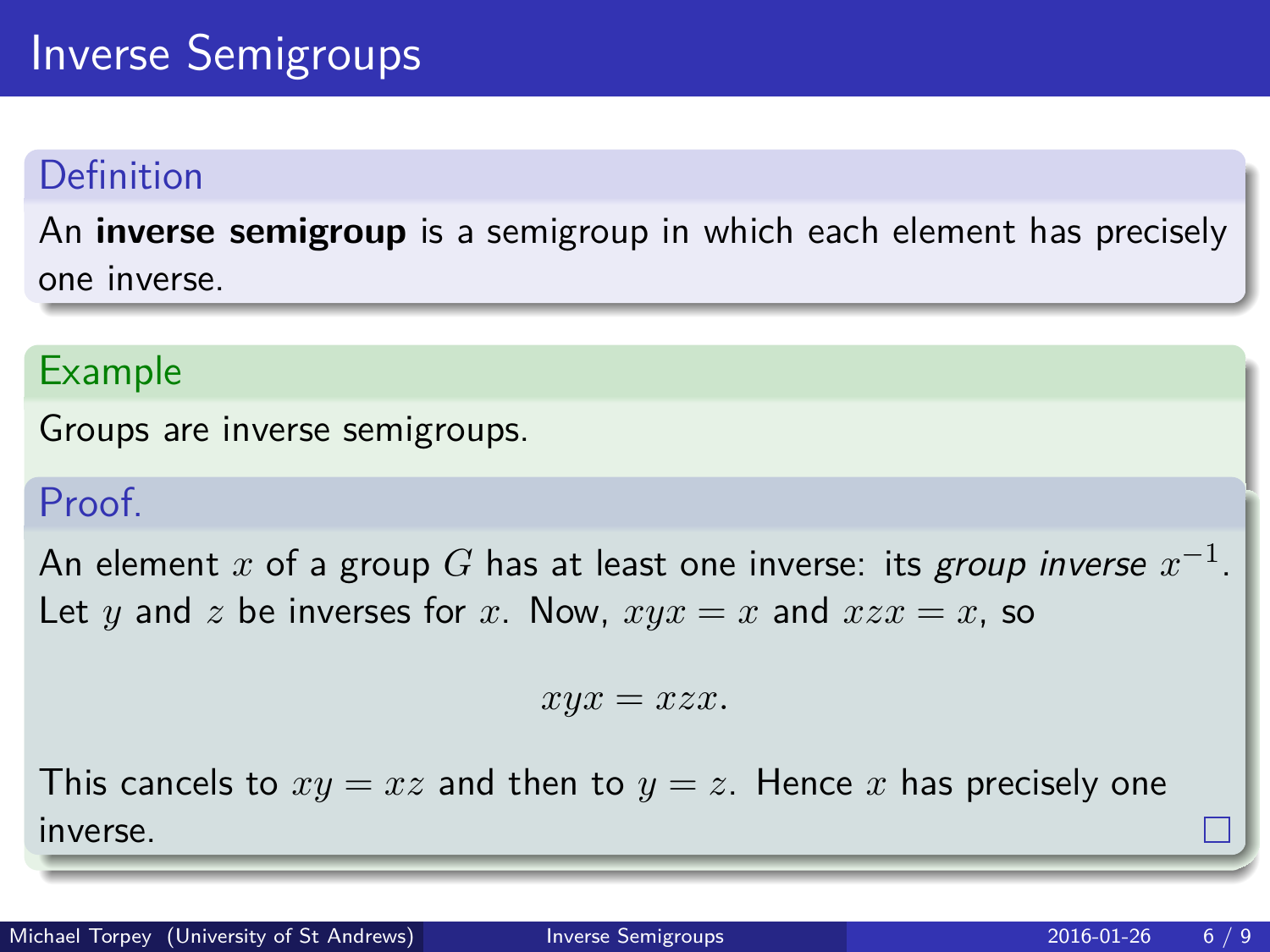A **permutation** on a set *X* is a bijection from *X* to *X*.

### Definition

A **partial permutation** on a set *X* is a bijection from a subset of *X* to a subset of *X*.

## Example

The partial permutation  $x = (\frac{1}{3}$   $\frac{2}{2}$   $\frac{3}{2}$   $\frac{4}{5}$   $\frac{5}{5})$  is a bijection from  $\{1,3,5\}$  to  $\{2, 3, 5\}.$ We can multiply:  $x^2 = \left(\frac{1}{3} \cdot \frac{2}{3} \cdot \frac{3}{4} \cdot \frac{5}{5}\right) \left(\frac{1}{3} \cdot \frac{2}{3} \cdot \frac{3}{4} \cdot \frac{4}{5}\right) = \left(\frac{1}{2} \cdot \frac{2}{5} \cdot \frac{3}{5} \cdot \frac{4}{5}\right).$ We can find a unique inverse:  $x^{-1} = (\frac{1}{-3} \frac{2}{1} \frac{3}{-} \frac{4}{5}).$ This is all independent of what semigroup *x* is in.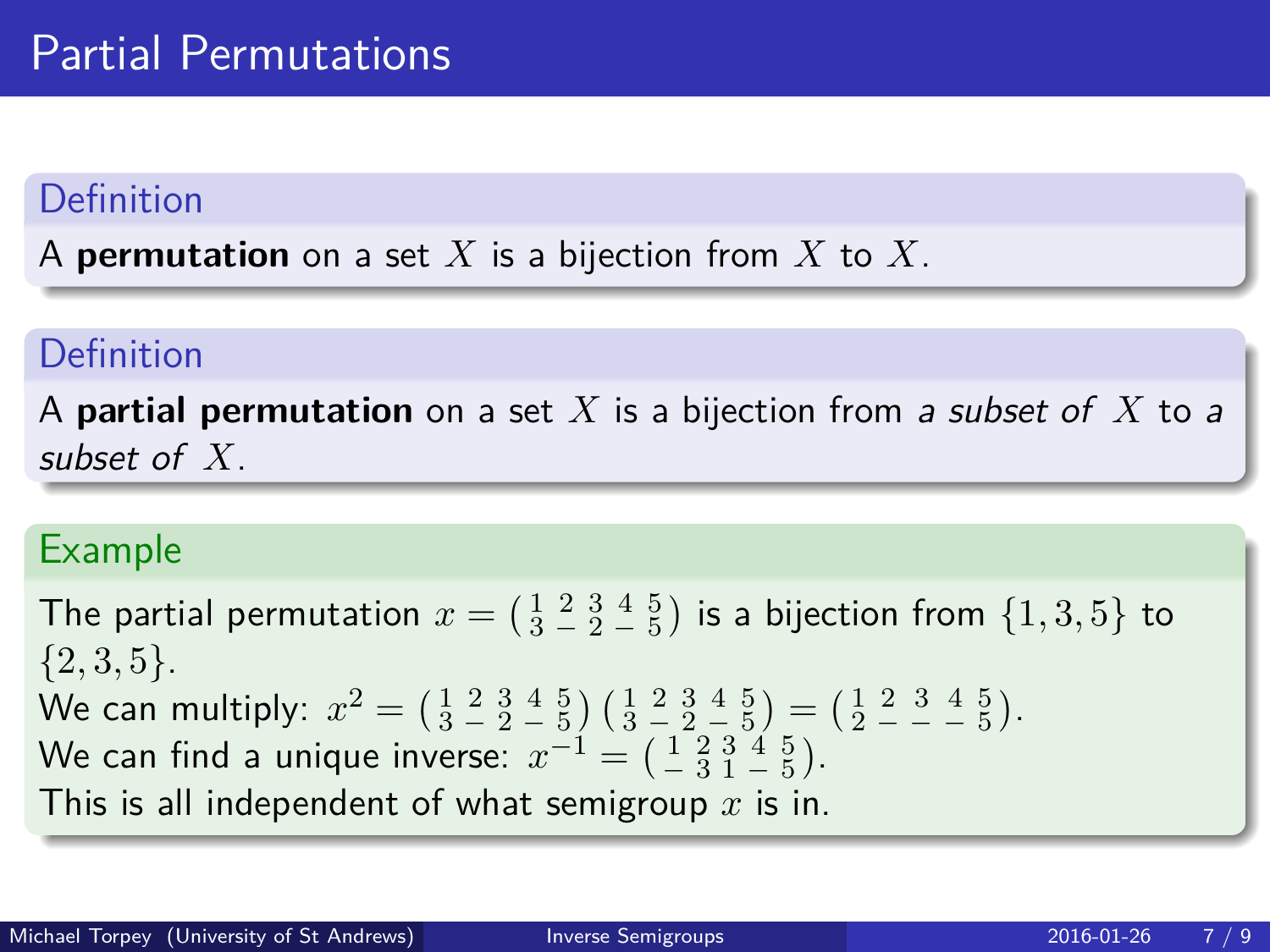## Theorem (Cayley, for groups)

Every group *G* is isomorphic to a permutation group.

## Theorem (Cayley, for semigroups)

Every semigroup *S* is isomorphic to a transformation semigroup.

# Theorem (Wagner-Preston)

Every inverse semigroup *I* is isomorphic to an inverse semigroup of partial permutations.